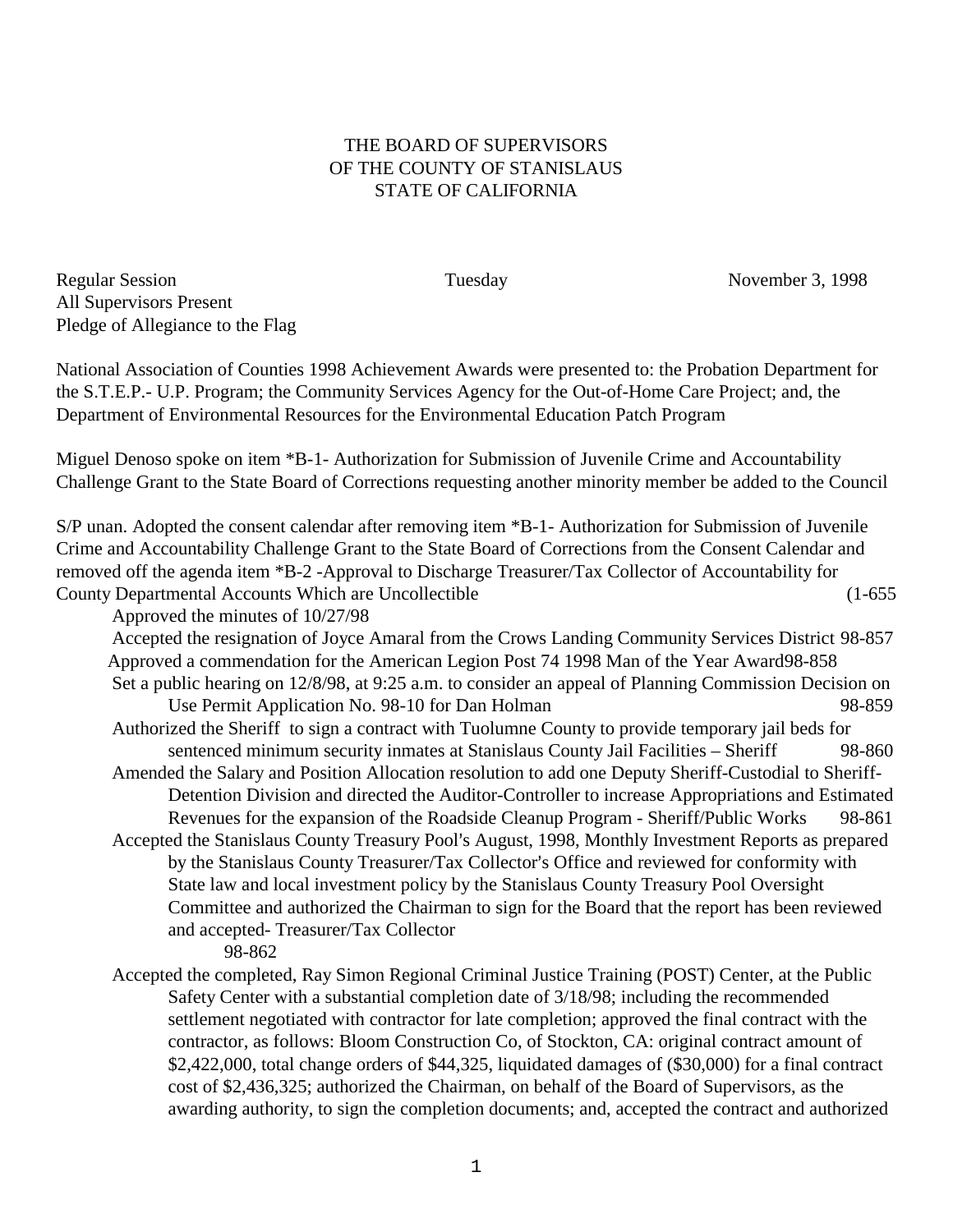the necessary recording of the Final Notice of Completion and all other necessary close out activities 98-863

- Approved the application for the California Healthy Families Program Rural Demonstration Project's Grant available through the California Department of Health Services; approved submitting a joint application for grant funding with the University Affiliates Independent Practice Association Medical Group (UA IPA) and the advanced Biotelecommunications & Bioinformatics Center at the University of Southern California School of Medicine (USC ABBC); and, authorized the Managing Director of the Stanislaus County Health Services Agency, or Designee, to proceed with all activities required for the submission of the grant application 98-864
- Approved contract CO #1 for the Fox Grove Park Improvement Project in the amount of \$15,459 with Teichert Construction of Turlock, CA and authorized the Purchasing Department to increase contract amount: original contract of \$67,090 plus contract CO#1 of \$15,459 for an estimated contract cost of \$82,548 98-865
- Approved contract CO#3 for the Salado Creek Improvement Project which is an increase of \$212,000; authorized the Purchasing Department to increase Appropriations in the project account by \$212,000 for a new contract total of \$5,479,284.35 98-866
- Approved granting an easement for public right-of-way adjacent to the Animal Shelter on Finch Road; find that the conveyance of the easement is in the public interest and that the interest in land conveyed will not substantially conflict or interfere with the use of the property by the County and authorized the Chairman to execute the easement deed to the City of Modesto 98-867
- Approved the improvements of Orange Blossom Court for Parcel Map #97-11; find that all subdivision improvements required for PM #97-11 have been constructed to the satisfaction of Stanislaus County and accepted Orange Blossom Court and its related drainage system for maintenance by Stanislaus County 98-868
- Declared various items as Surplus County property and authorized the Purchasing Agent to dispose of surplus County property at a public auction to be held by Ernst and Associates 98-869

P/M unan. Authorized the Interim Chief Probation Officer to submit a Planning Grant application for funding to the State Board of Corrections; confirmed and expanded the required Juvenile Justice Coordination Council, designating the Interim Chief Probation Officer as Chair, and comprised of the following members or designee: Tim Bazar, Public Defender; James Brazelton, DA; William Dyer, Public Member; James Enochs, Superintendent, Modesto City Schools; Lynn Goldstein, Exec. Director, Friends Outside; Chief Paul Jefferson, Modesto City Police Department; Jeff Jue, Director, Community Services Agency; Linda Kovacs, Exec. Director, Center for Human Services; Jack Copland, Interim Chief Probation Officer; Nick Blom, Chair, Board of Supervisors; Martin Petersen, Superintendent County Office of Education; Chief Pete Peterson, Ceres City Police Department; Dr. Larry Poaster, Director Mental Health; Patricia Hill Thomas, Assistant Executive Officer; Les Weidman, Sheriff/Coroner; Representative from a Community Based Business; Representative from a Community Based Drug and Alcohol Treatment Program - Probation; authorized the Interim Chief Probation Officer to contract for consulting services to update the Comprehensive, Multi-Agency Juvenile Prevention and Accountability Local Action Plan; and, adopted the required grant compliance resolution for submission with the application; and, authorized an additional minority member to be appointed 98-870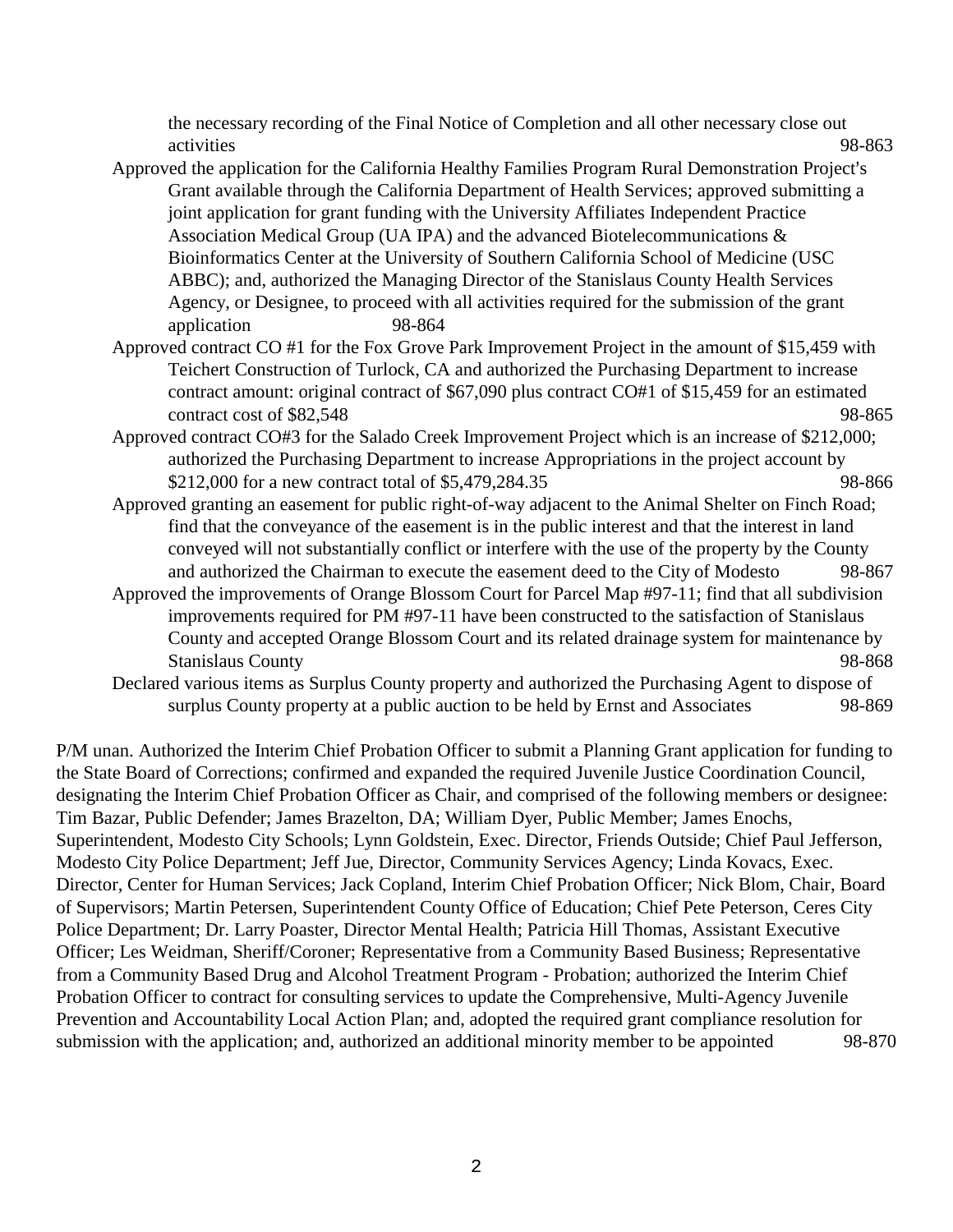M/P unan. Accepted a report by the Center for Public Policy Studies, California State University, Stanislaus entitled "Critical Links: Employment Growth, Unemployment and Welfare-to-Work in Stanislaus County" 98-871

S/C unan. Approved the Interim Chief Probation Officer to contract with the Department of Mental Health in the amount of \$134,776 to provide consultation services to the Juvenile Justice Sub-System of Care; approved amending the Salary and Position Allocation resolution to add one Deputy Probation Officer through the term of the three year contract to accommodate the demands of the contract; and, directed the Auditor-Controller to increase appropriations and estimated revenues of \$134,776 over thirty-two months (\$26,323 for the remainder of this fiscal year) – Probation 98-873

Recessed at 10:12 a.m.

Reconvened at 10:17 a.m.

P/C unan. Denied the appeal, upheld the Planning Commission approval, ordered the filing of a Negative Declaration; find no significant impacts that could not be mitigated; find proposal consistent with the General Plan; find project "de minimis" for purposes of Fish and Game; approved the Parcel Map Application #98-22 for Steve and Sandra Fields to create forty-six 40-acre parcels in the A-2-40 Zoning District located south of Frankenheimer Road, east of 28-Mile Road off of Roden Road, in the Oakdale area subject to amended conditions including revised easements and revised condition #10 98-874

M/C unan. Accepted the Health Services Agency Annual Report 98-872

Referred to the Health Services Agency a letter from the California Department of Health Services approving the County's Fiscal Year 1998-99 plan and budgets for carrying out the Child Health and Disability Prevention Program requirements

Referred to the Planning Department, Public Works Department, Emergency Dispatch, Sheriff's Department, Elections and Chief Executive Officer/Emergency Services a resolution from the City of Modesto regarding the renaming of a portion of the original Claus Road located between Yosemite Boulevard on the south and the new realigned right-of-way for Claus Road on the north to Yosemite Meadows Drive

Acknowledged receipt of claim and referred to the Chief Executive Officer-Risk Management the following claim: Douglas Allen Trammell

Supervisor Caruso noted the ground breaking of the Ceres Health Clinic and that he attended the recent SPIE luncheon

Chairman Blom noted that today is election day and encouraged all to vote